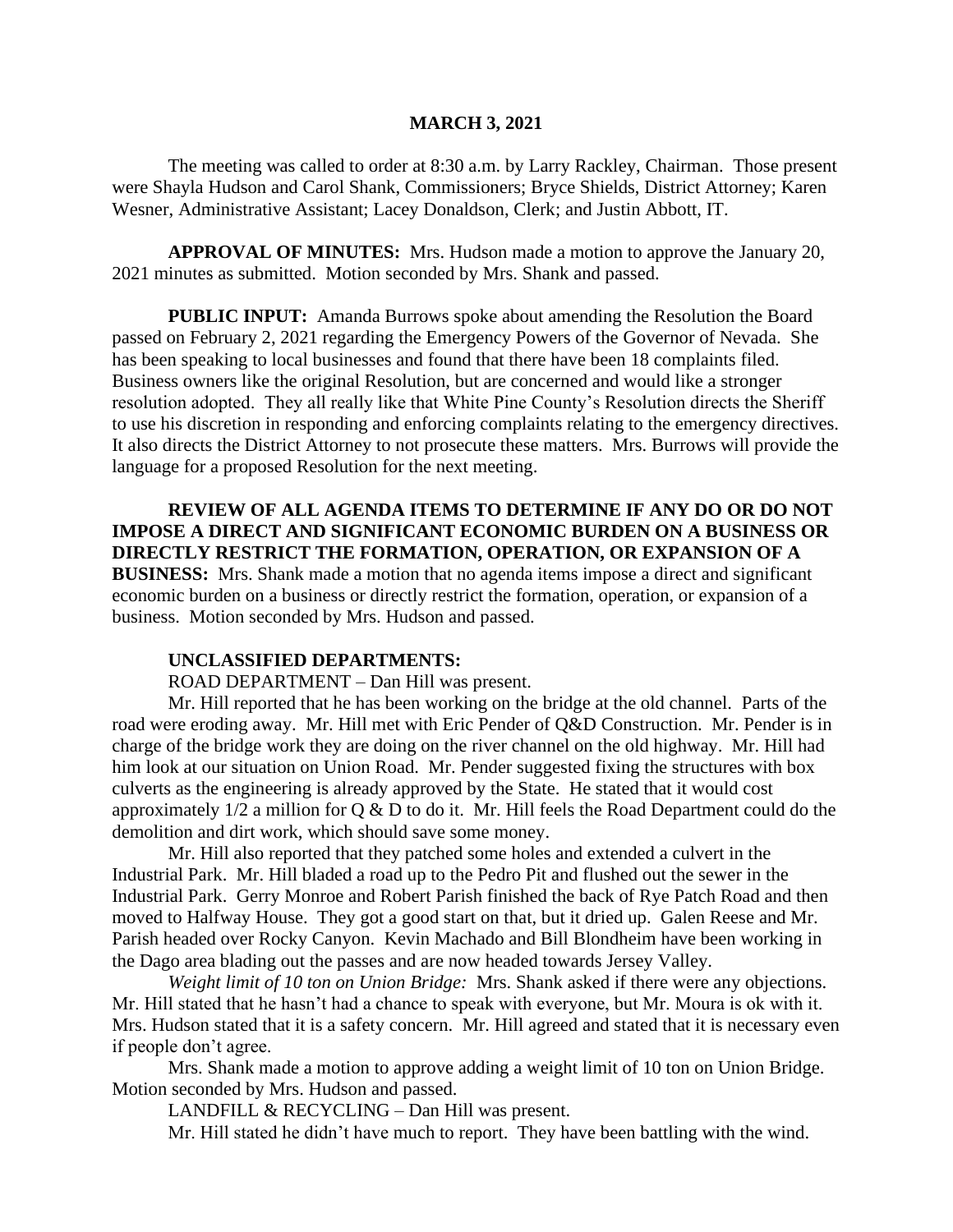*Update on re-opening of Recycling Center and approval to move Volunteer Workmen's Comp responsibilities to the City of Lovelock:* Mrs. Shank stated that the Recycling Center opened on Saturday and 18 people came. She stated that they also had a lot of help. Mrs. Shank stated that she is still speaking with Mrs. Childs and the City regarding the workmen's comp item and will put it back on the agenda if necessary.

*Discussion on process to increase Landfill Assessment fees:* Mr. Shields explained that all that is needed to increase fees is to amend the Ordinance. Public hearings and workshops were discussed. Mr. Shields will move forward with drafting the Ordinance for the next meeting.

SENIOR CENTER / VOLUNTEER COORDINATOR – *Update on Reopening:* Mr. Rackley stated that the Senior Center is scheduled to reopen on March 15, 2021. Mr. Rackley will be meeting with Dr. VanGuilder on Saturday to discuss any concerns. The new Director started on Monday. The biggest obstacle for reopening right now is the cleaning. The staff are doing their best, but there is also a shortage of custodial help currently.

*Approval to advertise/hire vacant ¾ time Administrative Clerk I/II / Homebound Driver position:* Mrs. Shank made a motion to approve the advertising and hiring to fill the vacant  $\frac{3}{4}$ time Administrative Clerk I/II / Homebound Driver position at the Senior Center. Motion seconded by Mrs. Hudson and passed.

BUILDINGS AND GROUNDS – John Handka was present.

Mr. Handka reported that the new stove has been installed at the Community Center. The doors into the courtroom have been refinished and sealed. They are also polishing the brass. Mr. Handka also stated that they are working on the rain gutters. He is having someone come in and put leaf guards in some areas, like at the Library. They are also repositioning some of them at the Courthouse to move them away from walking paths. Mr. Handka also put some solar night lights on and around the gate at the Airport.

Mr. Handka also reported that he has an issue at the Community Center with a camera being obstructed in a common area by an employee. He would like direction from the Commission on how to handle the situation. Mrs. Hudson stated that she is concerned about employee safety and whatever is going on needs to stop. Mr. Handka also asked if pets were allowed in county buildings. The Board felt that only service animals should be allowed. Mr. Handka stated that there was a Sheriff's office dog that urinated in the building. Mrs. McKay (over Zoom) stated that the incident with the SO canine happened months ago and she spoke with the individual. Mr. Handka stated that there was an animal in the building yesterday. Mrs. McKay stated that she was not aware of that. The Board had some questions for legal counsel, but Mr. Shields had stepped out of the room. When Mr. Shields returned it was re-addressed. There is a County policy regarding animals/pets and if someone has an issue, they should bring it up with Mrs. Wesner, as she is the HR Rep. Mr. Shields will speak to Mr. Handka outside of the meeting.

Mr. Handka also reported that the contractor is finishing up the brown coat of stucco at the Imlay house. They had half of the house done yesterday when Mr. Handka was out there. The final coat will be applied within 10-15 days. The B&G crew will go in and finish up any touch up painting inside.

*Approval to advertise/hire for temporary Buildings and Grounds Maintenance Worker I/II:* Mr. Handka stated that it is getting to their busy time of year and the help is needed. Mrs. Childs wanted it noted that the County is still responsible for 1/3 of the salary for the employee that is on leave.

Mrs. Shank made a motion to approve advertising and hiring a temporary Buildings and Grounds Maintenance Worker I/II. Motion seconded by Mrs. Hudson and passed.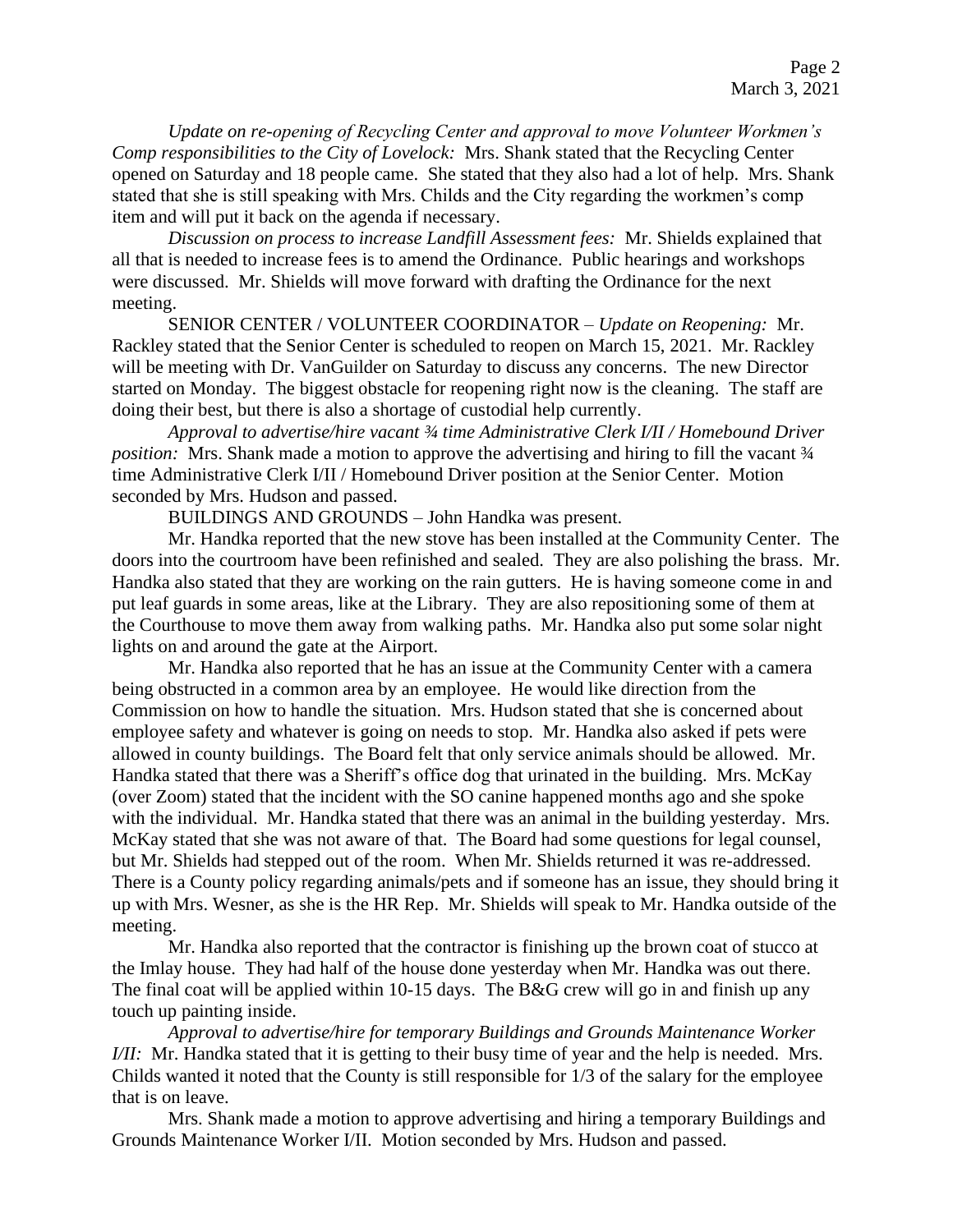*Lovelock Street Fever Car Show – Annual Show N Shine June 4, 5, and 6, 2021 at the Courthouse Park:* Ms. Burke was present.

Ms. Burke stated that the event would start after 5 p.m. on Friday, continue all day Saturday, and ½ day on Sunday. Mrs. Shank asked about COVID restrictions. Ms. Burke stated that they would do whatever is required. It is an outside event and cars will be spaced six feet apart.

Mrs. Hudson made a motion to approve the request by the Lovelock Street Fever Car Show to hold their annual Show N Shine on June 4-6, 2021 at the Courthouse Park. Motion seconded by Mrs. Shank and passed.

(This was addressed later in the meeting and placed here for continuity.) In regard to the other items listed under Buildings and Grounds on the agenda, Mr. Rackley stated that he felt this had already been addressed, so he moved on. Mrs. Shank stated she wanted confirmation that those things had been done. Mr. Rackley stated that Mr. Handka is being included in airport discussions. Mr. Rackley stated that there is nothing Buildings and Grounds needs to do at Toulon Peak. Mr. Shields suggested that the Board ask Mr. Handka if access to the buildings at Toulon Peak is needed. This will be put back on the agenda so more information can be obtained.

**ROB RULE, NAS FALLON:** PRESENTATION OF UPDATE ON MATTERS RELATING TO THE FALLON NAVAL AIR STATION / FALLON RANGE TRAINING COMPLEX FUTURE EXPANSION AND OTHER MATTERS RELATING TO PERSHING COUNTY – Mr. Rule and Jerry "Pipper" Burns were both present via Zoom.

Mr. Rule and Mr. Burns gave a brief overview of the Modernization project and the process to this point.

Mr. Shields asked if the Board wanted to talk more about the B-20 expansion. He also asked Mr. Rule to speak about stakeholder meetings, etc. Mr. Rule stated that they were tasked to form an Intergovernmental Executive Committee. This is to ensure that the Navy is doing their due-diligence and communicating with all stakeholders. They hope to have an organizational meeting within the next two weeks with a formal meeting in April. The committee will include Pershing, Churchill, Lyon, Mineral and Nye counties, as well as the BLM (Bureau of Land Management) State Director, the United States Fish and Wildlife State Director, the Department of Natural Resources, the Nevada Department of Wildlife, and tribes within the vicinity.

Mr. Rackley stated that Pershing County's concerns have not been addressed. Mr. Shields stated that these meetings are exactly where they can be addressed. He would like an agenda item for the next meeting to appoint Pershing County's representative. Mr. Rule stated that they would also be willing to speak with Pershing County on a one-on-one basis if necessary.

# **PLANNING AND BUILDING DEPARTMENT / IMLAY WATER:** James Evans was present.

Mr. Evans gave the Board his monthly permit and fees collected report. He held interviews on Friday for the vacancy in his office. Mr. Evans also reported that he read Imlay Water meters and took the water sample to Reno on Monday.

BARTT CAMPBELL, ASPEN CREEK CONSTRUCTION – DISCUSSION REGARDING THE FROST DEPTH FOR PERSHING COUNTY, REQUEST TO LOWER TO 24" – Bartt Campbell and Michael McGuinness were present. Mark Hauenstein of Technical Designs was also present.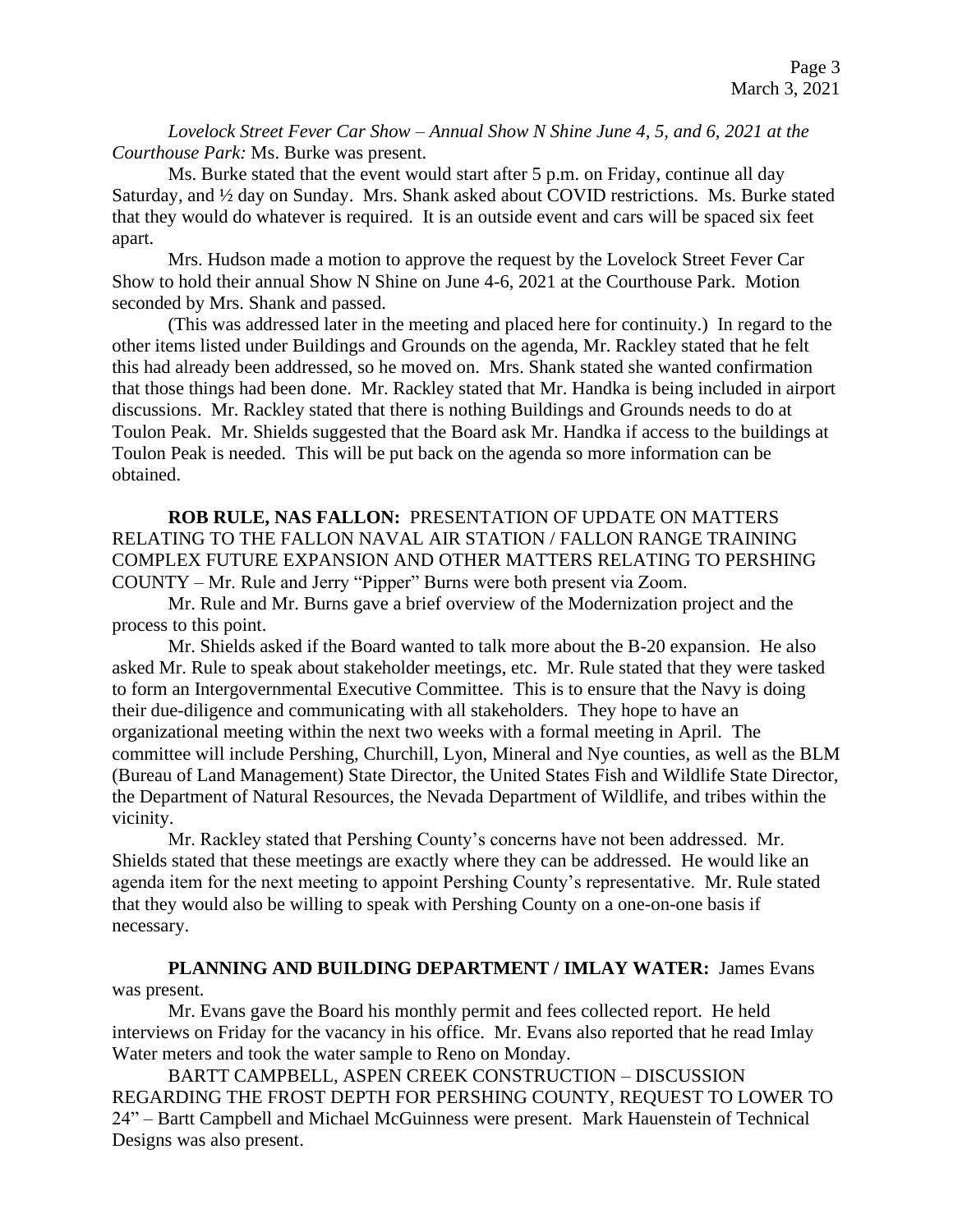Mr. Hauenstein spoke about the prior discussion regarding the frost depth. Pershing County's frost depth is currently 36" and is prescriptive. If an individual would like a lower frost depth considered they would need to provide a soils test. The cost for a soils test is approximately \$2,000.

Mr. Campbell spoke about the frost depth, stating that it is based on how deep the ground freezes in a community. He has spoken with several engineers and the soil stability has nothing to do with it. He stated that both Humboldt and Lander counties have set theirs to 24". He doesn't see the reason for ours to be 36". The additional 12" causes a substantial increase of cost from start to finish. It will also delay the start for at least a month. Mr. McGuinness also stated that in parts of the county, you will hit the water table at 36".

Mr. Rackley asked if the soils test would encompass the whole area. Mr. Hauenstein stated that if a contractor was working in a development, the test would only need to be done once. If only one building is being constructed in the area, then it would need to be done for that one building. Mr. Shields asked about setting the frost depth in accordance with the elevation. Mr. Hauenstein stated that could be an option.

Mr. McGuinness spoke about a geotech report, as one was done at the Airport a couple years ago, and includes a soils report.

Bingo Wesner stated that frost depth doesn't matter for concrete as there are concrete pads placed on top of the ground. Carl Clinger stated that the Natural Resources Conservation Service has complete soil maps.

Mr. Campbell spoke about a project that has been held up for three months because of this. Mr. Campbell stated that it is hard to pull permits in Lovelock because of the plan review. He stated that we won't see development if we don't have a department that helps people.

Mr. Evans stated that our previous plan checker may not have been doing us any favors. Mr. Hauenstein is providing a much more thorough review.

Mr. Evans will work with Mr. McGuinness to obtain the necessary reports to bring back before the Board for further discussion.

DISCUSSION REGARDING STATUS OF HIRING A CONSULTANT TO REVISE/UPDATE THE MASTER PLAN AND INCLUDING THE COUNTY WATER RESOURCE PLAN; HOW THE COUNTY WILL BE HANDLING BUILDING PERMITTING AND INSPECTIONS FOR THE WEST COAST SALMON FACILITY, SOLAR FARM PROJECTS AS WELL AS FUTURE LARGE DEVELOPMENTS WITHIN PERSHING COUNTY – Mr. Evans stated that Cynthia at Stantec is still working on providing a quote for updating the Master Plan. We should get it next week or so.

In regard to the new projects, Mr. Evans and Mr. Hauenstein have met with West Coast Salmon. Steve Brigman from Shaw Engineering will be inspecting the concrete. Mr. Rackley just wants to make sure there is a process in place for these bigger inspections. Mr. Hauenstein stated that they are meeting with West Coast Salmon again on Friday and they will be providing a schedule for inspections. If they have special requirements, we will work with them to get it done. They will have weekly coordination meetings. Mr. Hauenstein and Shaw Engineering will be doing the inspections and Mr. Evans will do what he can. Shaw's charges will be incorporated into the permitting fees.

#### **UNCLASSIFIED DEPARTMENTS, CONT.D:**

LIBRARY – Kathie Brinkerhoff was present.

Ms. Brinkerhoff stated that there was a Library Board meeting last week. Ms. Brinkerhoff has spoken to her staff and the Library Board members about opening the Library. They would like to wait until staff has received their second vaccine. She would also like to talk with Dr. VanGuilder at the Board of Health meeting this afternoon. Currently, they are planning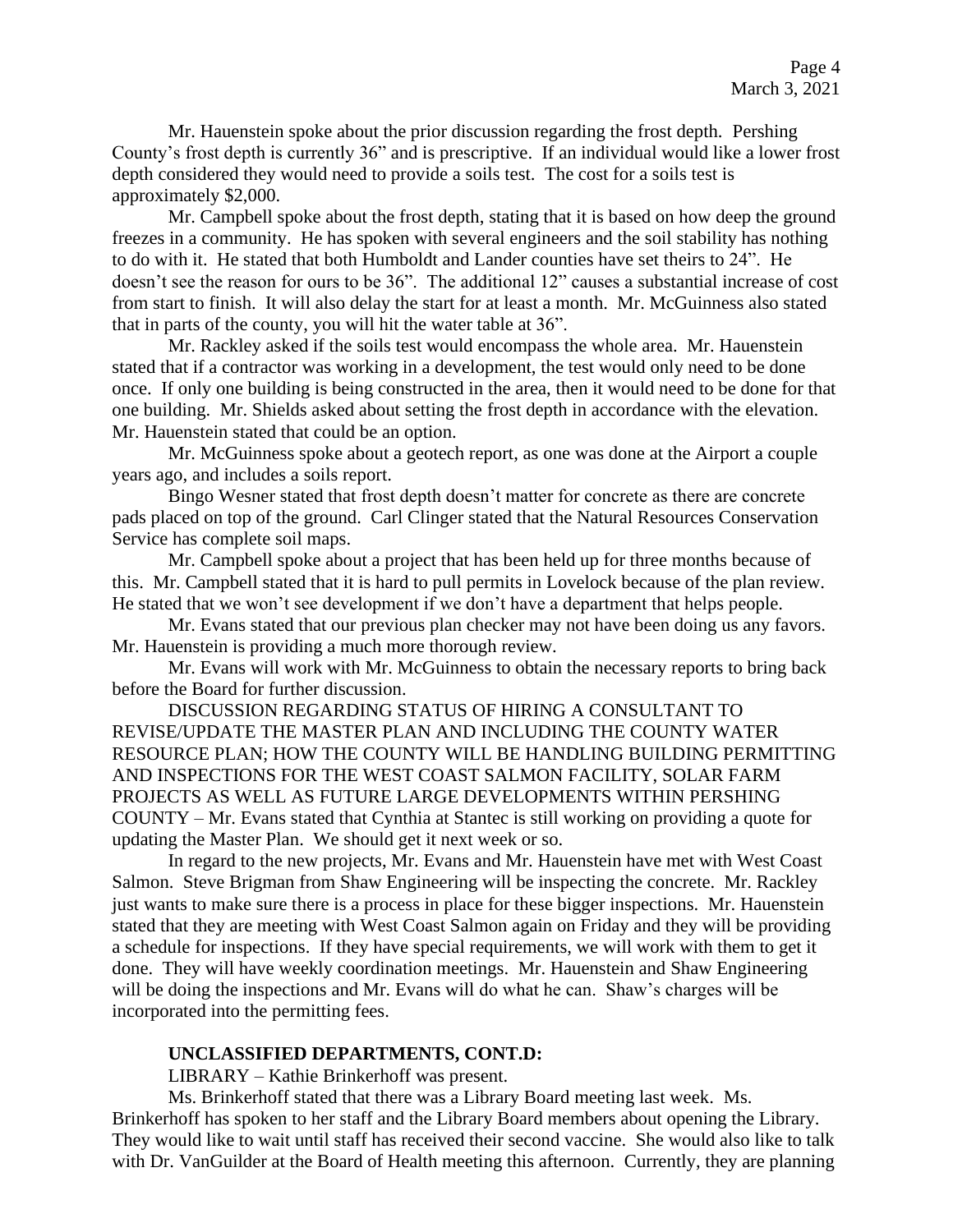on opening March 22<sup>nd</sup>. Mrs. Shank stated that the Library Board had quite a discussion about whether to open the doors. They would like to keep the doors locked and Mrs. Shank disagreed with them. Mrs. Hudson stated that the Library is publicly funded, and the public has a right to go to the Library. Mrs. Shank stated that by statute, the Library is overseen by the Library Board, not the Commissioners. The Commission only has budgetary control. None of the Commissioners could see a difference in the status of the Library if the doors are remaining locked. Mrs. Shank stated that the employees are paid by the County and questioned how busy they are if the Library stays closed. She also stated that with the doors locked, people don't know it's open.

Carolyn Hultgren stated that going in and looking at books is not all that happens at a library. Amanda Burrows stated that the Library needs to be open.

Ms. Brinkerhoff stated that her staff either has underlying health conditions or live with someone who does. Mrs. Donaldson stated that other County employees do as well, but are required to come to work and deal with the public every day. It gives the impression that those employees are entitled to more safety than others.

Ms. Brinkerhoff also reported that they are working on their grants and they have acquired some chrome books. Mr. Abbott has also been working on improving the Library's Wi-Fi.

LOVELOCK FIRE/AMBULANCE DEPARTMENT – Chief Rodney Wilcox was present.

Chief Wilcox reported that EMS (Emergency Medical Services) is going strong. They currently have 22 members, with two out on medical leave. All their equipment is in good shape. The City's truck had some issues, but is back in service. Their training is currently geared for Firefighter I and they are doing that once a month. EMS is working on their CEUs (Continuing Education Units) once a month as well. The State Fire Marshall's office has opened up their training again, so they will start sending people as classes become available.

Chief Wilcox stated that he thought the joint City-County meeting went well. They decided to form a committee to discuss options for EMS. Mrs. Shank is working with Mayor Giles on the make-up of the committee, but she feels all members should be objective and maybe not a member of the Fire Department. Mr. Shields stated that someone from the department needs to be included. Marti Nolan spoke from Zoom. Mrs. Nolan suggested in lieu of the Fire Chief or EMS Director, that another officer from the Fire Department be appointed. Chief Wilcox would like to see movement as soon as possible.

GRASS VALLEY FIRE – Mr. Rackley read an update from Sean Burke. They had a busy February with numerous medical calls. There is a renewed push to complete the Firefighter I training. Mr. Burke has been preparing for the Budget Workshops. He also reported that the AFG (Assistance to Firefighters Grant) grant did not get submitted to replace the SCBAs (selfcontained breathing apparatus). All departments will have to wrestle with how to replace them on their own.

LEPC – Mr. Rackley also read Mr. Burke's report on Emergency Management. They are currently focused on COVID-19 vaccinations. Safeway Pharmacy will be holding an event this weekend, March  $6<sup>th</sup>$  &  $7<sup>th</sup>$ , at the Community Center. There will also be a drive-through pod on March  $27<sup>th</sup>$  for first doses and April  $24<sup>th</sup>$  for the second dose. The logistics for this event are being arranged now and they are also looking at scheduling additional pods. The Health Nurse is giving 50-60 vaccinations per week and the Hospital Clinic is doing 20 or less. Mr. Burke stated that a long-term, standing plan is needed to continue to deliver vaccines. It was also noted that the State has \$52,000 earmarked for Pershing for COVID-19 vaccination support.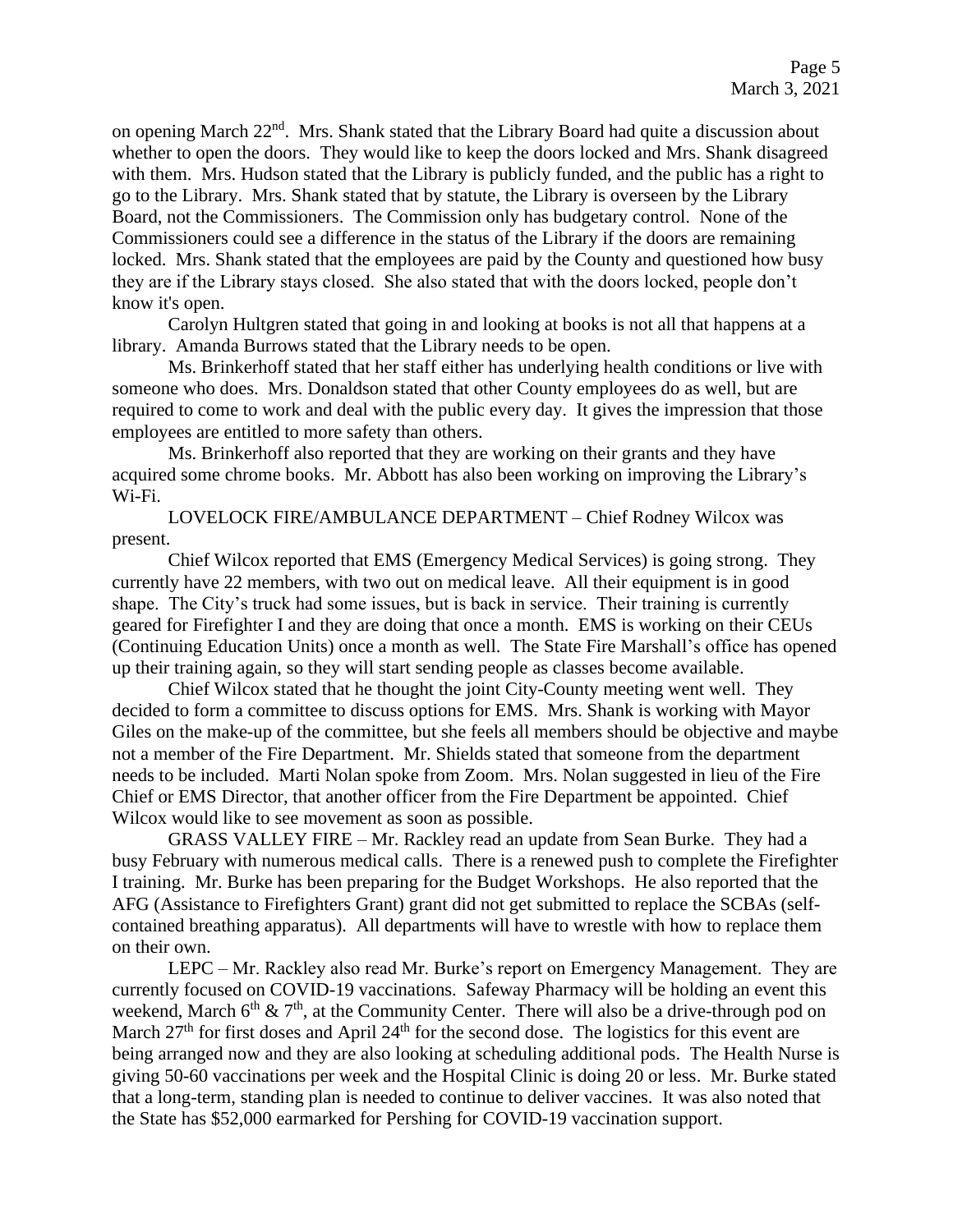COMMUNITY CENTER – Dixie McKay was present.

Mrs. McKay gave the Board a written report with updated numbers through February. Mrs. McKay stated that the report also has several questions and/or concerns; however, she does not want the Board to answer them publicly, but to think about them for the future. Over the next two months, the Center could see upwards of 1,500 people. Mrs. McKay feels this warrants a carpet shampoo and she has been told by the installer that it is ok to shampoo it every three to four months. Mrs. McKay also stated that Bruce Medeiros has been filling in for the regular custodian and the Center has never looked better. She stated that the problems with Buildings and Grounds need to be resolved, but it is not her problem anymore. Mr. Rackley thanked Mrs. McKay for all she has tried to do to resolve any issues.

Amanda Burrows stated that Mrs. McKay is a great employee and has been very supportive to 4-H. Carmen Turrillas also commended Mrs. McKay for all her hard work.

**PUBLIC HEARING REGARDING PROPOSED PROJECT FOR CDBG-COVID (ROUND 2) FUNDING IN THE AMOUNT OF \$39,774.00:** Mrs. Shank stated that she spoke with Jessica Sanders at CDBG (Community Development Block Grant) about what the money can be used for and it is very restricted. One thing it can be used for is Meals on Wheels. Any approved use would take effect July 1, 2021. Mrs. Shank wasn't sure if the Senior Center would have a need for the funding. She stated that other counties are using the funds for HVAC improvements, but we have already started those things with other funding. It cannot be used to upgrade the electrical system. Mrs. Shank stated that the deadline for submittal is quickly approaching.

#### **UNCLASSIFIED DEPARTMENTS, CONT.D:**

IT DEPARTMENT – Justin Abbott was present.

Mr. Abbott didn't have anything new to report today.

*Discussion for all County Social Media (Facebook, Twitter webpages, etc.) pages to include IT Technician as the Administrator of the pages, those needing to make changes and have other access will be assigned as users:* Mrs. Shank stated that she put this item on the agenda. The Recycling Center and the Museum were discussed as both may have had Facebook pages that can no longer be accessed. Mrs. Donaldson stated that she has a Facebook page for her office and as an elected official, she doesn't feel IT needs to have administrative authority over her page. Mrs. Donaldson stated that if she is not available, a member of her staff also has access.

Mrs. Shank made a motion to approve the IT Technician having Administration over any County Social Media pages. Mr. Shields would like to do some research before moving forward. Motion was withdrawn.

ECONOMIC DEVELOPMENT – *Discussion to send a letter on a regular basis (weekly/bi-monthly) to the Nevada Department of Transportation (NDOT) concerning the replacement of the G29 Bridge:* Mrs. Shank made a motion to send a letter to NDOT and the Railroad bi-weekly concerning the replacement of the G29 Bridge. Motion seconded by Mrs. Hudson and passed.

PUBLIC DEFENDER – Mr. Cochran submitted a written report. He stated that he has plenty of clients who have community service obligations and will be directing them to the Recycling Center once again.

CODE ENFORCEMENT – Fran Machado was present.

Mrs. Machado gave the Board an update on open complaints, etc. She currently has 169 open complaints county-wide.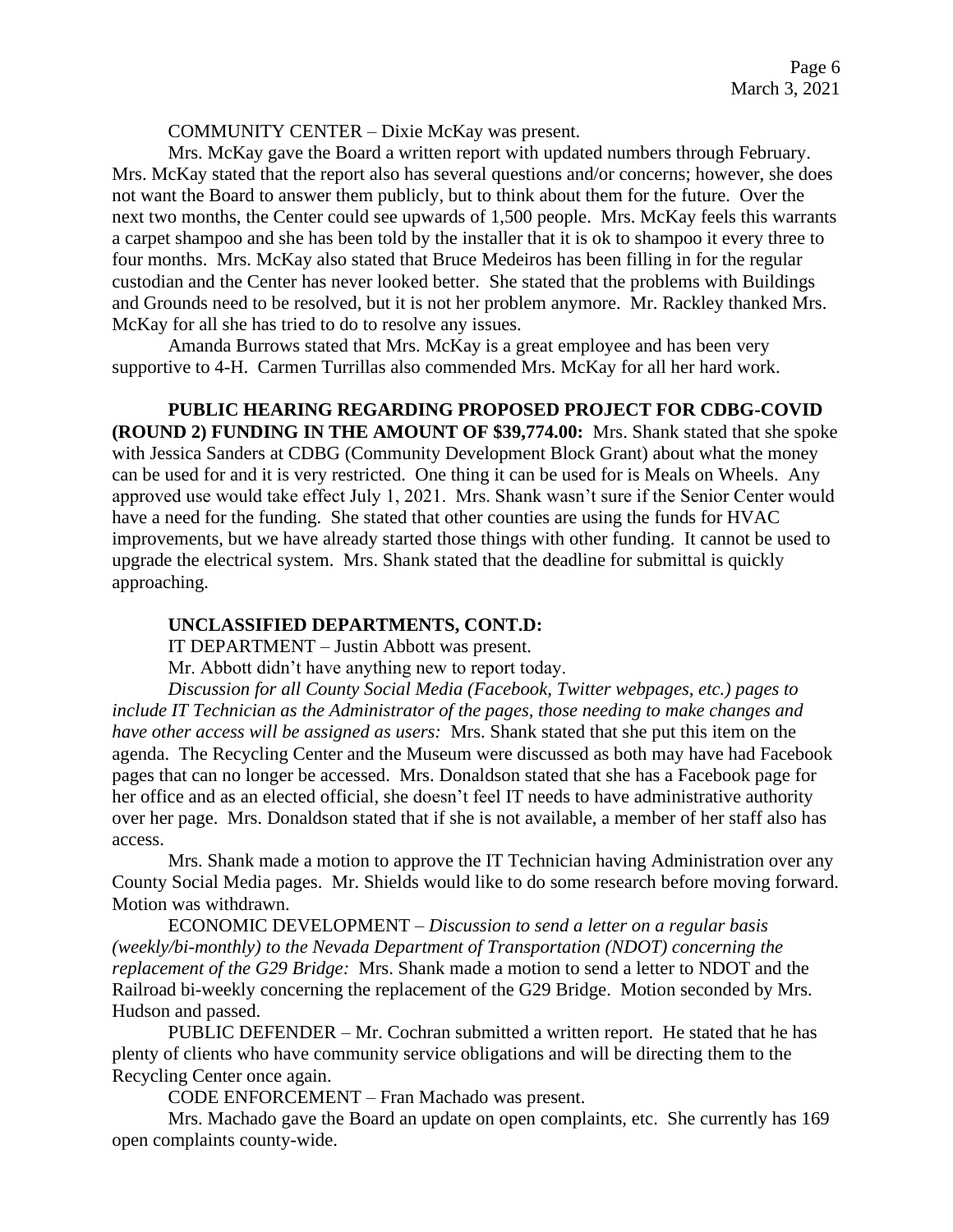### COMMUNITY CENTER, CONT.D –

*Acceptance of resignation of Dixie McKay, Director:* Mrs. Shank made a motion to accept the resignation of Dixie McKay as Community Center Director, effective March 30, 2021. Motion seconded by Mrs. Hudson. Mr. Rackley objected. Motion carried.

*Approval to advertise/hire Director position; Discussion on how to effectively cover the Community Center scheduling, custodial duties and event setup; going forward with advertising and hiring positions to remedy ongoing issues: custodial maintenance or clerical – permanent or temporary:* Mrs. Shank and Mrs. Hudson stated that further discussion is needed regarding what is needed for the position. The job description needs to be looked at. Mrs. Shank asked if it should be a "Director" position or just a facilitator. Mrs. Shank also stated that the position would be ½ time and asked where the office would be. Mrs. Hudson suggested sitting down with Mr. Shields and Mrs. Wesner. It was also noted that the PCEDA (Pershing County Economic Development Authority) Board doesn't want to oversee the Community Center anymore. Mr. Shields stated that he would like to attend the next PCEDA meeting.

*Discussion regarding giving scheduling priority to Community Emergency Operations (EOC), community medical programs such as flu pods, immunizations and community disaster relief; during COVID shutdown, limiting large event scheduling until event is individually approved by the Board of Health:* Mrs. Shank made a motion that the items noted above have priority. The motion was withdrawn.

#### **ELECTED DEPARTMENTS:**

LACEY DONALDSON, CLERK-TREASURER – *Approval of corrections/changes to the Tax Roll:* Mrs. Donaldson gave the Board a spreadsheet with 34 corrections.

Mrs. Hudson made a motion to approve the corrections to the Tax Roll as presented. Motion seconded by Mrs. Shank and passed.

RENE CHILDS, RECORDER-AUDITOR – Mrs. Childs gave the Board the monthly fund balances. She informed the Board that the Administration Building and the Courthouse both had high usage of the color copies for January, with \$560 reflected on the monthly bill.

*Set date required for Public Hearing Date per NRS 354.596(4) for Tentative Budgets:*  The Public Hearing Date for the County's Tentative Budget was set for May 19<sup>th</sup> at 8:45 a.m., during the regular meeting.

LAUREEN BASSO-CERINI, ASSESSOR – *Salary Resolutions for J. Hill, Administrative Clerk II, and M. Root, Appraiser I:* Mrs. Shank made a motion to approve the Salary Resolution for Jennifer Hill, Initial Employment at an Advanced Step of Administrative Clerk II, Range 25, Step 5 and the Salary Resolution for Morgan Root, Initial Employment of an Advanced Step, Appraiser I, Range 29, Step 5. Motion seconded Mrs. Hudson and passed.

Ms. Basso-Cerini stated that Mrs. Hill will be starting March 5<sup>th</sup>, but will only be working Fridays for a while. Ms. Root will start on March 9<sup>th</sup>. On March 8<sup>th</sup> only Darol Gilliland will be in the office, so DMV will be closed. Ms. Basso-Cerini also informed the Board that she needs to know as soon as possible if there is going to be an increase to the Landfill Assessment.

# **UPDATE ON PROGRESS OF SITE LOCATION, DESIGN, FUNDING, AMENITIES AND CONSTRUCTION OF FUTURE LAW ENFORCEMENT CENTER:**

Mr. Rackley stated that he is meeting with Sheriff Allen tomorrow to go over plans. The Power Company is disconnecting the service to the little house next week. Mr. Abbott asked if he needed to participate in the plan review as to the IT department and its needs for the new building.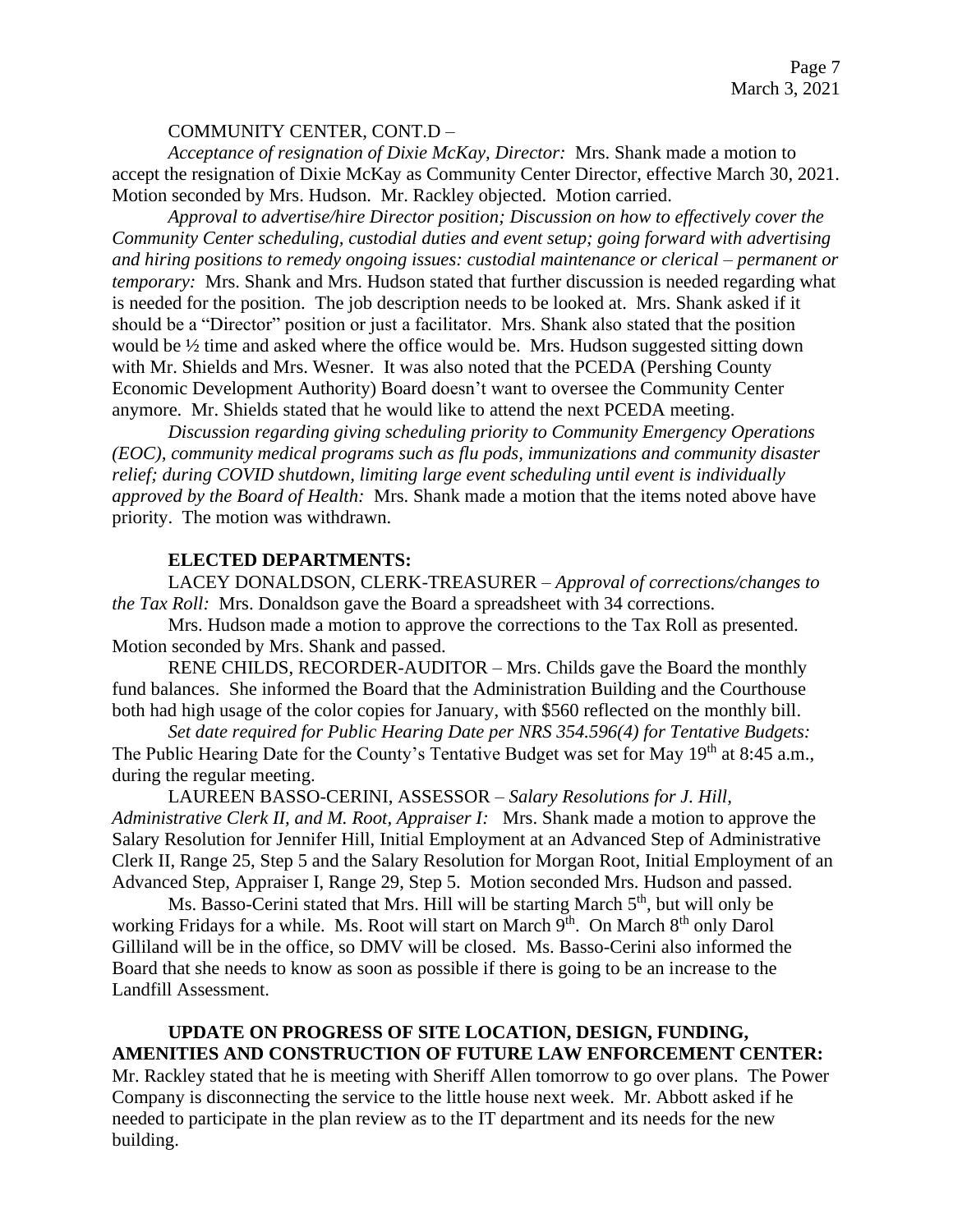**PROCLAMATIONS AND AWARDS:** There were no Proclamations or Awards considered.

**BOARD APPOINTMENTS/RESIGNATIONS:** SOLID WASTE MANAGEMENT /RECYCLING BOARD – A letter of resignation was received from Susann Bendure.

Mrs. Shank made a motion to accept Susann Bedure's resignation from the Solid Waste Management/Recycling Board. Motion seconded by Mrs. Hudson and passed.

AIRPORT ADVISORY BOARD – Mrs. Shank made a motion to declare Keith Odle's seat on the Airport Advisory Board vacant due to his death. Motion seconded by Mrs. Hudson and passed.

**CARES FUDNING:** UPDATE FROM EMERGENCY MANAGEMENT RELATING TO COVID-19 – No update was given.

**REPORT FROM LEGAL COUNSEL:** PERSHING COUNTY ET AL V BLM – EAST PERSHING COMPLEX GATHER PLAN APPEAL, DISCUSSION OF LETTER TO THE BUREAU OF LAND MANAGEMENT, UNITED STATES DEPARTMENT OF INTERIOR, AND NEVADA'S CONGRESSIONAL DELEGATION INFORMING THOSE ENTITIES AND PERSONS OF THE GROSSLY EXCESSIVE NUMBER OF WILD HORSES WITHIN THE EAST PERSHING COMPLEX – Mr. Shields stated that this matter is currently in front of the Department of Interior's Administrative Appeals Board. He explained that approximately three years ago the BLM Winnemucca District decided that they were going to do a Wild Horse and Burrow Gather Plan for the East Pershing Complex, which is basically the entire county east of I-80. They stated that the Plan was needed as the range and animal health was suffering; however, they were going to hold off on the gather until they have the space and funding to do so. Pershing County did not feel this was an appropriate determination by the BLM because if they determined a gather was needed, then it should be done immediately. We appealed the determination in front of the Administrative Appeals Board and after some further complications, the Federal Government moved to dismiss Pershing County's standing, as well as two other plaintiffs. Mr. Shields stated that Pershing County is still in the appeal process as we are suffering a concrete harm that is identifiable. It was suggested that we write a letter explaining what has occurred and send it to the Department of the Interior, the BLM, and to Nevada's Congressional Delegation. Mr. Shields stated that Pershing County is not anti-wild horse and burrow, but we are certainly anti-range destruction.

Mrs. Hudson made a motion to approve allowing the District Attorney to move forward with constructing a letter to send to the Department of the Interior, the BLM, and to Nevada's Congressional Delegation regarding the East Pershing Complex Gather Plan appeal. Motion seconded by Mrs. Shank and passed.

MEMBER APPOINTMENT FOR THE NEWLY CREATED NEVADA LOCAL JUSTICE REINVESTMENT COORDINATING COUNCIL REPRESENTING PERSHING COUNTY – Mr. Rackley suggested that the District Attorney be appointed.

Mrs. Hudson made a motion to appoint Bryce Shields to the newly created Nevada Local Justice Reinvestment Coordinating Council to represent Pershing County. Motion seconded by Mrs. Shank and passed.

 **REPORT FROM ADMINISTRATIVE ASSISTANT / HR REP:** Mrs. Wesner was up to date with BDRs until this morning.